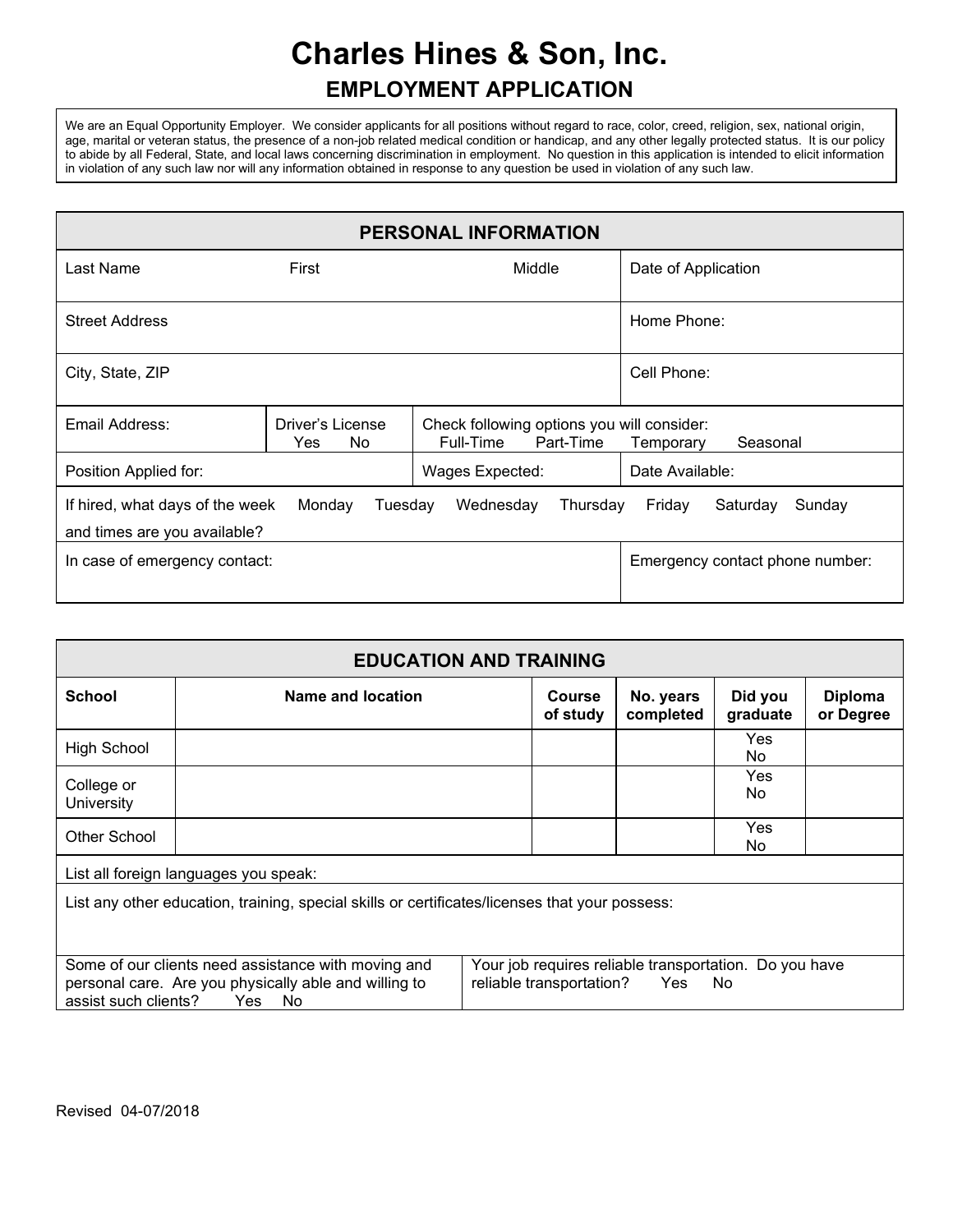#### **REFERENCES - List either professional or character references (Note: Your employment relies on our being able to contact your references!) Name Title Business Phone No. Home or Cell Phone No. Years Known** 1 2 3

### **WORK EXPERIENCE - List previous employment beginning with the most recent** Company Name **Type of Business** Phone No. Address **Dates of Employment (Month/Year)** Dates of Employment (Month/Year) From **To** Name and Title of Supervisor May We Contact and Title of Supervisor May We Contact Assembly May We Contact May We Contact May West Step May We Contact May Mess May We Contact?<br>Yes No Employed<br>Full-Time Part-Time State Last Job Title and Describe Your Job Wages Starting Last Reason for Leaving

| <b>Company Name</b>                        | Type of Business                         | Phone No.                          |
|--------------------------------------------|------------------------------------------|------------------------------------|
| Address                                    | Dates of Employment (Month/Year)<br>From | To                                 |
| Name and Title of Supervisor               | May We Contact?<br>Yes<br>No             | Employed<br>Full-Time<br>Part-Time |
| State Last Job Title and Describe Your Job | Wages<br>Starting                        | Last                               |
|                                            | Reason for Leaving                       |                                    |
|                                            |                                          |                                    |

| <b>Company Name</b>                        | Type of Business<br>Phone No.                                      |
|--------------------------------------------|--------------------------------------------------------------------|
| Address                                    | Dates of Employment (Month/Year)<br>To<br>From                     |
| Name and Title of Supervisor               | May We Contact?<br>Employed<br>No<br>Part-Time<br>Full-Time<br>Yes |
| State Last Job Title and Describe Your Job | Wages<br>Starting<br>Last                                          |
|                                            | Reason for Leaving                                                 |
|                                            |                                                                    |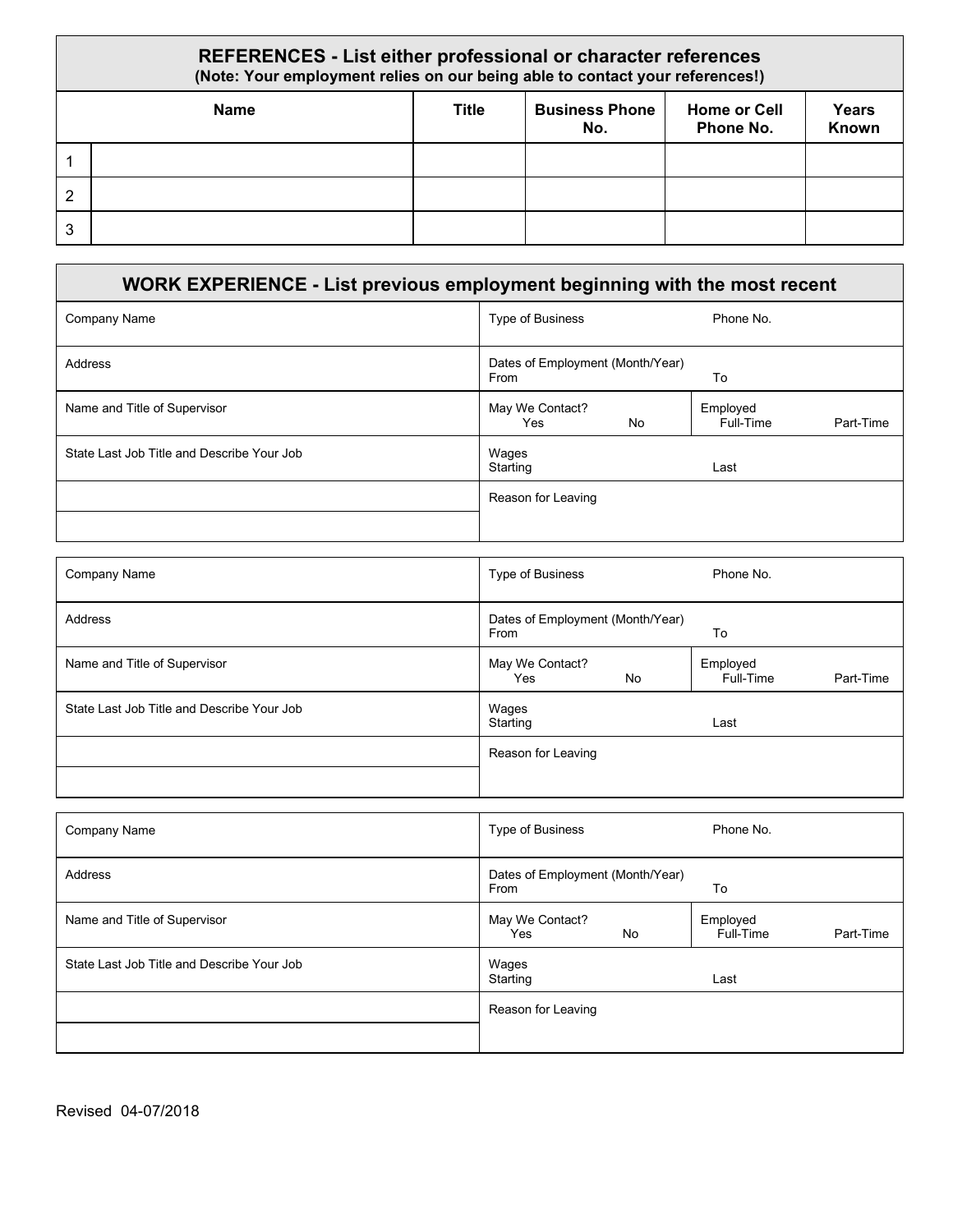#### **APPLICANT CERTIFICATION - Read carefully before signing**

I certify that, to the best of my knowledge and belief, the answers given by me to the foregoing questions and the statements made by me in this application are correct and complete. I understand that misrepresentation or omission of facts in this application may result in my discharge. I authorize the use of any of this information to verify my statements, and I authorize past employers (where authorized to contact), references and any other persons to answer all questions asked concerning my ability, character and previous employment record. I further authorize Charles Hines & Son, Inc. to conduct a complete background investigation of me including but not limited to reviewing criminal and civil records in any jurisdiction. I release all such persons and Employer from any liability or damages on account of having sought or furnished such information.

**If employed, I understand and agree that such employment may be terminated at any time, without prior notice, and that my employment will not be governed by any expressed or implied contract but is at-will**.

| Applicant's Signature |  | Date |
|-----------------------|--|------|
|-----------------------|--|------|

## **Writing Sample**

Please provide us with a sample of your writing capabilities by describing below a typical day from the time you get up until the time you go to bed. You can use the back sheet of this application if you need more room.